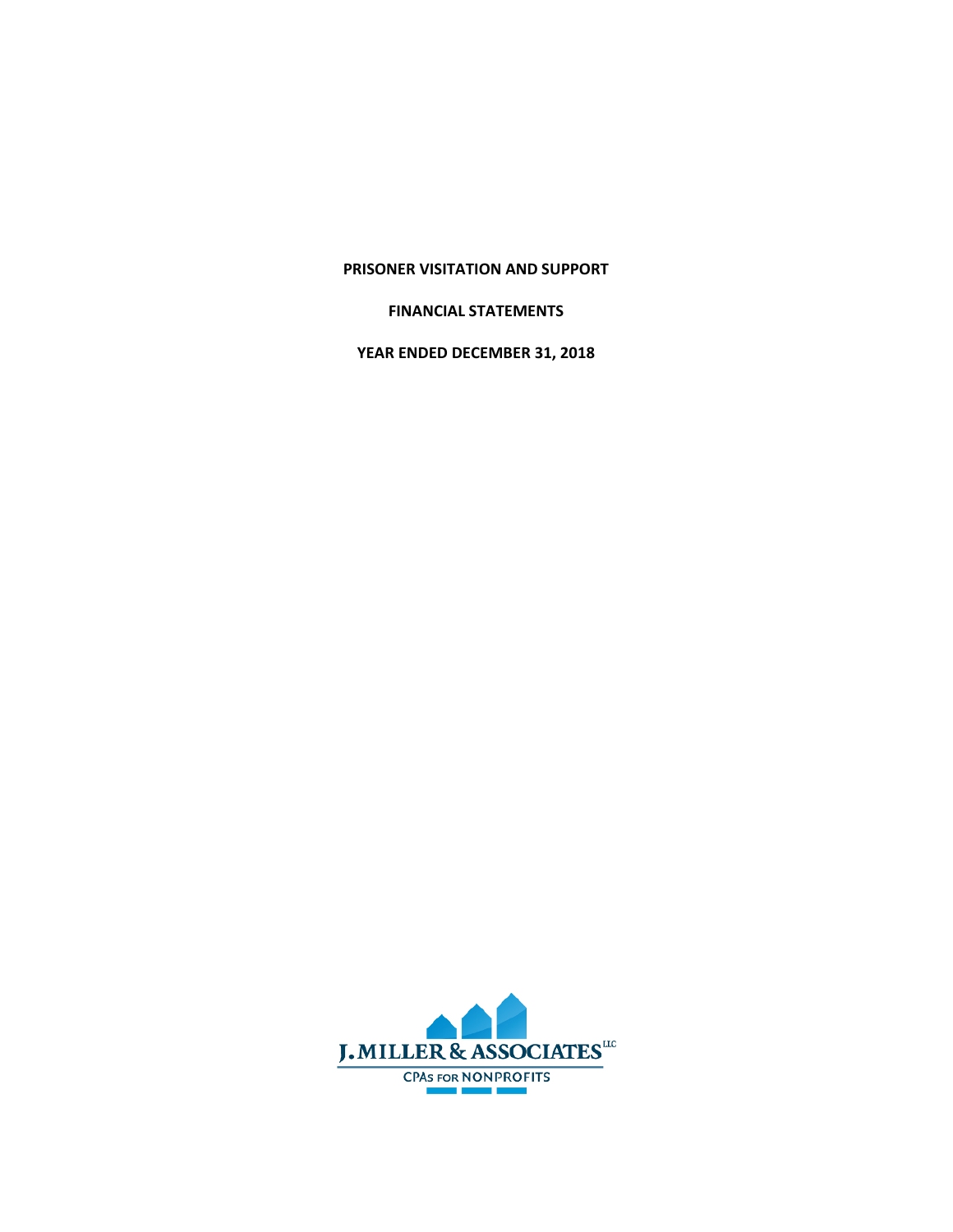# **PRISONER VISITATION AND SUPPORT TABLE OF CONTENTS YEAR ENDED DECEMBER 31, 2018**

|                                         | Page           |
|-----------------------------------------|----------------|
| <b>INDEPENDENT AUDITOR'S REPORT</b>     | 1              |
| <b>FINANCIAL STATEMENTS</b>             |                |
| <b>Statement of Financial Position</b>  | 3              |
| <b>Statement of Activities</b>          | $\overline{4}$ |
| <b>Statement of Functional Expenses</b> | 5              |
| <b>Statement of Cash Flows</b>          | 6              |
| <b>Notes to Financial Statements</b>    | 7              |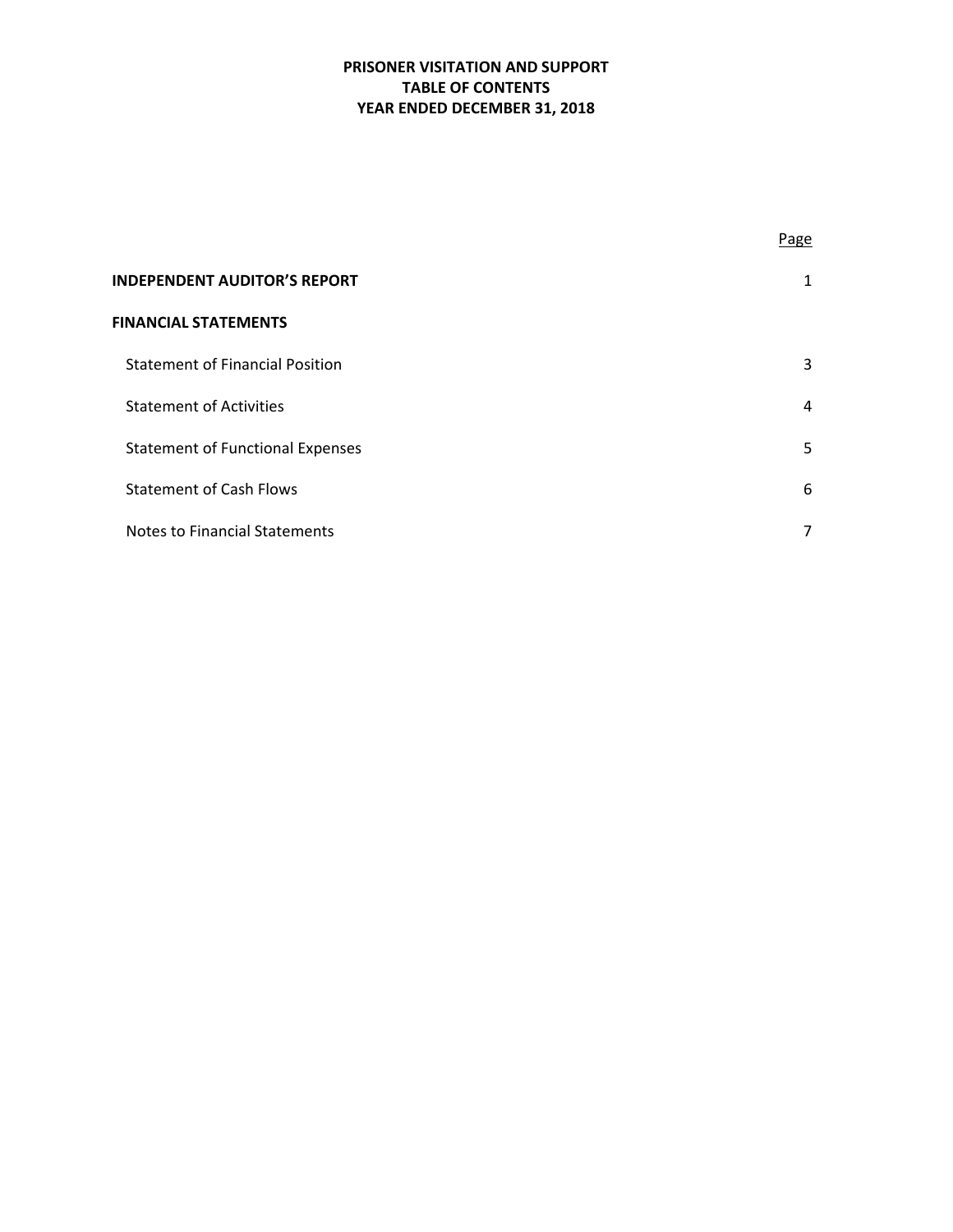

## **INDEPENDENT AUDITOR'S REPORT**

To the Board of Directors Prisoner Visitation and Support Philadelphia, Pennsylvania

## **Report on the Financial Statements**

We have audited the accompanying financial statements of Prisoner Visitation and Support (a nonprofit organization) which comprise the statement of financial position as of December 31, 2018, and the related statement of activities, statement of functional expenses and cash flows for the year then ended and the related notes to the financial statements.

#### *Management's Responsibility for the Financial Statements*

Management is responsible for the preparation and fair presentation of these financial statements in accordance with accounting principles generally accepted in the United States of America; this includes the design, implementation and maintenance of internal control relevant to the preparation and fair presentation of financial statements that are free from material misstatement, whether due to fraud or error.

#### *Auditor's Responsibility*

Our responsibility is to express an opinion on these financial statements based on our audit. We conducted our audit in accordance with auditing standards generally accepted in the United States of America. Those standards require that we plan and perform the audit to obtain reasonable assurance about whether the financial statements are free from material misstatement.

An audit involves performing procedures to obtain audit evidence about the amounts and disclosures in the financial statements. The procedures selected depend on the auditor's judgment, including the assessment of the risks of material misstatement of the financial statements, whether due to fraud or error. In making those risk assessments, the auditor considers internal control relevant to the entity's preparation and fair presentation of the financial statements in order to design audit procedures that are appropriate in the circumstances, but not for the purpose of expressing an opinion on the effectiveness of the entity's internal control. Accordingly, we express no such opinion. An audit also includes evaluating the appropriateness of accounting policies used and the reasonableness of significant accounting estimates made by management, as well as evaluating the overall presentation of the financial statements.

We believe that the audit evidence we have obtained is sufficient and appropriate to provide a basis for our audit opinion.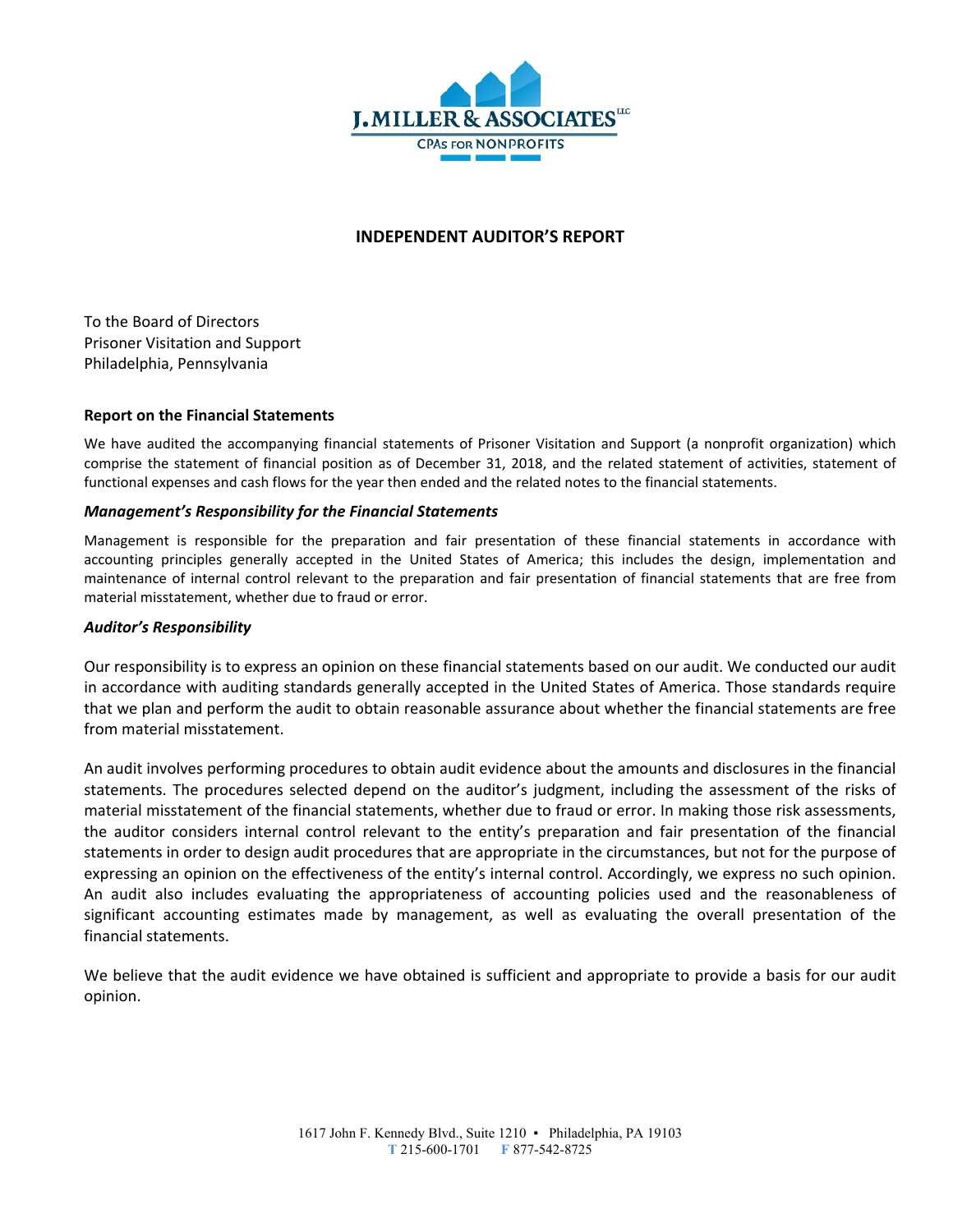## **Opinion**

In our opinion, the financial statements referred to above present fairly, in all material respects, the financial position of Prisoner Visitation and Support as of December 31, 2018 and the changes in its net assets and its cash flows for the year then ended in accordance with accounting principles generally accepted in the United States of America.

*J. Miller & Associates, LLC*

**J. MILLER & ASSOCIATES, LLC**

Philadelphia, Pennsylvania November 21, 2019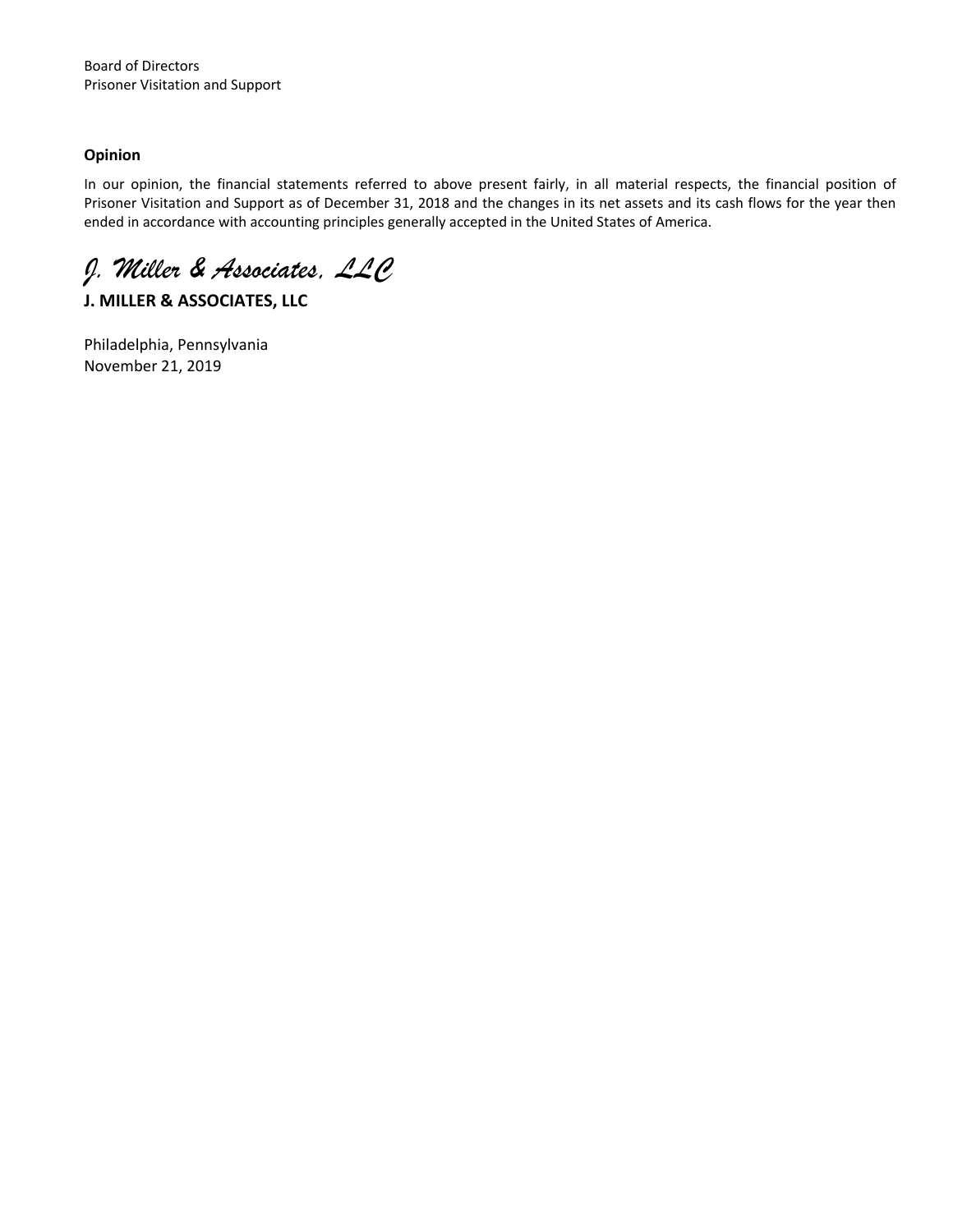## **PRISONER VISITATION AND SUPPORT STATEMENT OF FINANCIAL POSITION DECEMBER 31, 2018**

#### **ASSETS**

| Cash and Cash Equivalents                    | \$<br>24,413      |
|----------------------------------------------|-------------------|
| Beneficial Interest in Assets Held by Others | 53,706            |
| <b>Total Assets</b>                          | $\zeta$<br>78,119 |
|                                              |                   |
| <b>LIABILITIES</b>                           |                   |
| Liabilities                                  | \$<br>11,217      |
| <b>Total Liabilities</b>                     | 11,217            |
| <b>NET ASSETS</b>                            |                   |
| Without Donor Restrictions                   |                   |
| Undesignated                                 | 13,196            |
| <b>Board Designated</b>                      | 53,706            |
| <b>Total Net Assets</b>                      | 66,902            |
| <b>Total Liabilities and Net Assets</b>      | 78,119<br>\$      |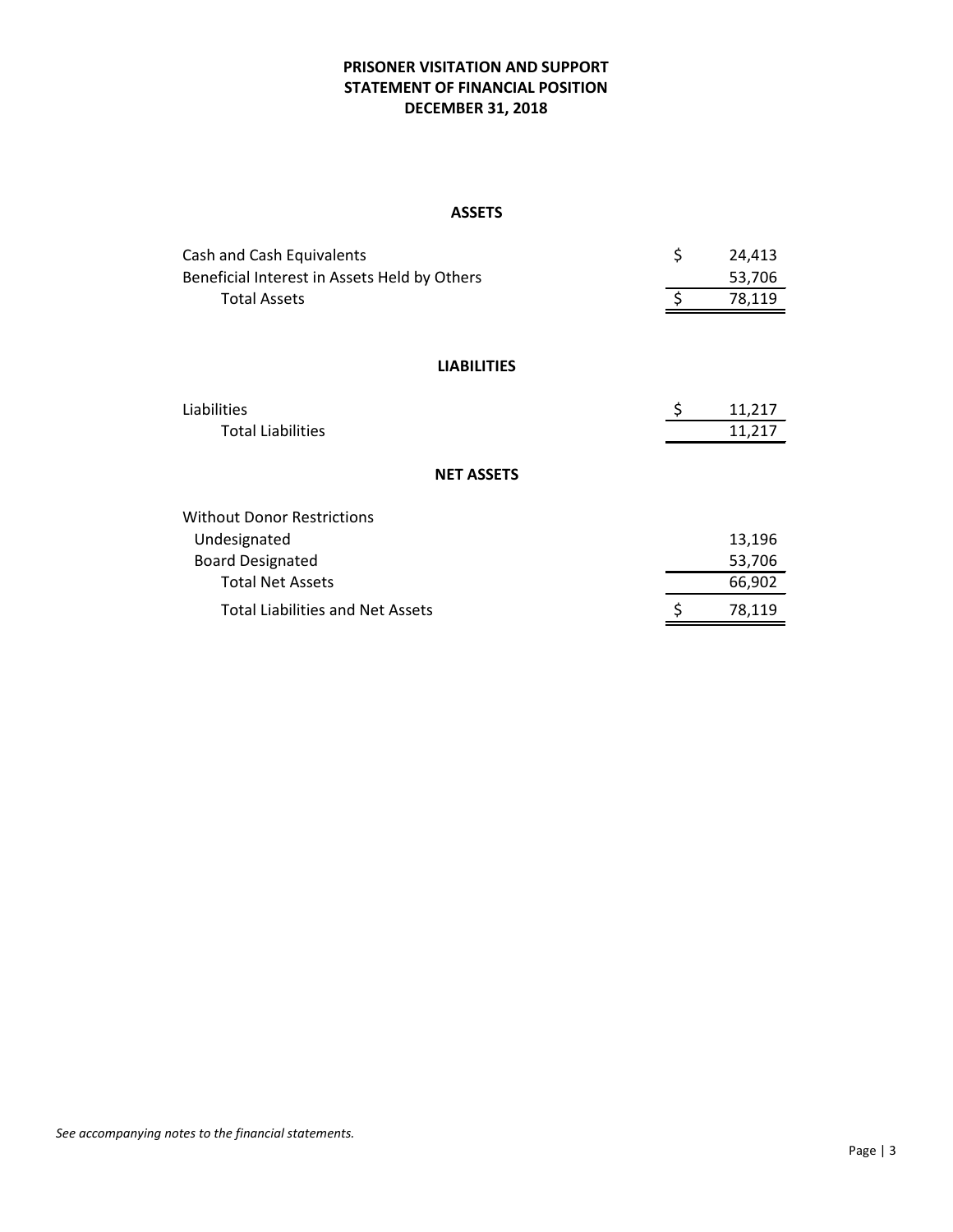## **PRISONER VISITATION AND SUPPORT STATEMENT OF ACTIVITIES YEAR ENDED DECEMBER 31, 2018**

| <b>With Donor</b><br>Donor<br>Restrictions<br>Restrictions<br>Total<br>Revenue and Support<br>\$<br>\$<br>\$<br><b>Grants and Contributions</b><br>119,564<br>119,564<br>2,841<br>2,841<br>Investment Income<br>Net Realized and Unrealized Gains (Losses)<br>(5, 435)<br>(5, 435)<br>289<br>289<br><b>Bequest</b><br>Other Income<br>3,802<br>3,802<br>121,061<br>121,061<br><b>Total Revenue and Support</b><br>Expenditures<br>47,279<br>47,279<br>Program<br>109,918<br>109,918<br>Management and General<br>Fundraising<br>44,564<br>44,564<br>201,761<br>201,761<br><b>Total Expenditures</b><br>(80, 700)<br>(80, 700)<br>Change in Net Assets<br>Net Assets, Beginning of the Year, as<br>106,974<br>40,628<br>147,602<br>previously reported<br>40,628<br>(40, 628)<br>Prior Period Adjustment<br>147,602<br>147,602<br>Net Assets, Beginning of the Year, restated<br>66,902<br>66,902<br>Net Assets, End of the Year |  | Without |  |  |  |
|---------------------------------------------------------------------------------------------------------------------------------------------------------------------------------------------------------------------------------------------------------------------------------------------------------------------------------------------------------------------------------------------------------------------------------------------------------------------------------------------------------------------------------------------------------------------------------------------------------------------------------------------------------------------------------------------------------------------------------------------------------------------------------------------------------------------------------------------------------------------------------------------------------------------------------|--|---------|--|--|--|
|                                                                                                                                                                                                                                                                                                                                                                                                                                                                                                                                                                                                                                                                                                                                                                                                                                                                                                                                 |  |         |  |  |  |
|                                                                                                                                                                                                                                                                                                                                                                                                                                                                                                                                                                                                                                                                                                                                                                                                                                                                                                                                 |  |         |  |  |  |
|                                                                                                                                                                                                                                                                                                                                                                                                                                                                                                                                                                                                                                                                                                                                                                                                                                                                                                                                 |  |         |  |  |  |
|                                                                                                                                                                                                                                                                                                                                                                                                                                                                                                                                                                                                                                                                                                                                                                                                                                                                                                                                 |  |         |  |  |  |
|                                                                                                                                                                                                                                                                                                                                                                                                                                                                                                                                                                                                                                                                                                                                                                                                                                                                                                                                 |  |         |  |  |  |
|                                                                                                                                                                                                                                                                                                                                                                                                                                                                                                                                                                                                                                                                                                                                                                                                                                                                                                                                 |  |         |  |  |  |
|                                                                                                                                                                                                                                                                                                                                                                                                                                                                                                                                                                                                                                                                                                                                                                                                                                                                                                                                 |  |         |  |  |  |
|                                                                                                                                                                                                                                                                                                                                                                                                                                                                                                                                                                                                                                                                                                                                                                                                                                                                                                                                 |  |         |  |  |  |
|                                                                                                                                                                                                                                                                                                                                                                                                                                                                                                                                                                                                                                                                                                                                                                                                                                                                                                                                 |  |         |  |  |  |
|                                                                                                                                                                                                                                                                                                                                                                                                                                                                                                                                                                                                                                                                                                                                                                                                                                                                                                                                 |  |         |  |  |  |
|                                                                                                                                                                                                                                                                                                                                                                                                                                                                                                                                                                                                                                                                                                                                                                                                                                                                                                                                 |  |         |  |  |  |
|                                                                                                                                                                                                                                                                                                                                                                                                                                                                                                                                                                                                                                                                                                                                                                                                                                                                                                                                 |  |         |  |  |  |
|                                                                                                                                                                                                                                                                                                                                                                                                                                                                                                                                                                                                                                                                                                                                                                                                                                                                                                                                 |  |         |  |  |  |
|                                                                                                                                                                                                                                                                                                                                                                                                                                                                                                                                                                                                                                                                                                                                                                                                                                                                                                                                 |  |         |  |  |  |
|                                                                                                                                                                                                                                                                                                                                                                                                                                                                                                                                                                                                                                                                                                                                                                                                                                                                                                                                 |  |         |  |  |  |
|                                                                                                                                                                                                                                                                                                                                                                                                                                                                                                                                                                                                                                                                                                                                                                                                                                                                                                                                 |  |         |  |  |  |
|                                                                                                                                                                                                                                                                                                                                                                                                                                                                                                                                                                                                                                                                                                                                                                                                                                                                                                                                 |  |         |  |  |  |
|                                                                                                                                                                                                                                                                                                                                                                                                                                                                                                                                                                                                                                                                                                                                                                                                                                                                                                                                 |  |         |  |  |  |
|                                                                                                                                                                                                                                                                                                                                                                                                                                                                                                                                                                                                                                                                                                                                                                                                                                                                                                                                 |  |         |  |  |  |
|                                                                                                                                                                                                                                                                                                                                                                                                                                                                                                                                                                                                                                                                                                                                                                                                                                                                                                                                 |  |         |  |  |  |
|                                                                                                                                                                                                                                                                                                                                                                                                                                                                                                                                                                                                                                                                                                                                                                                                                                                                                                                                 |  |         |  |  |  |
|                                                                                                                                                                                                                                                                                                                                                                                                                                                                                                                                                                                                                                                                                                                                                                                                                                                                                                                                 |  |         |  |  |  |
|                                                                                                                                                                                                                                                                                                                                                                                                                                                                                                                                                                                                                                                                                                                                                                                                                                                                                                                                 |  |         |  |  |  |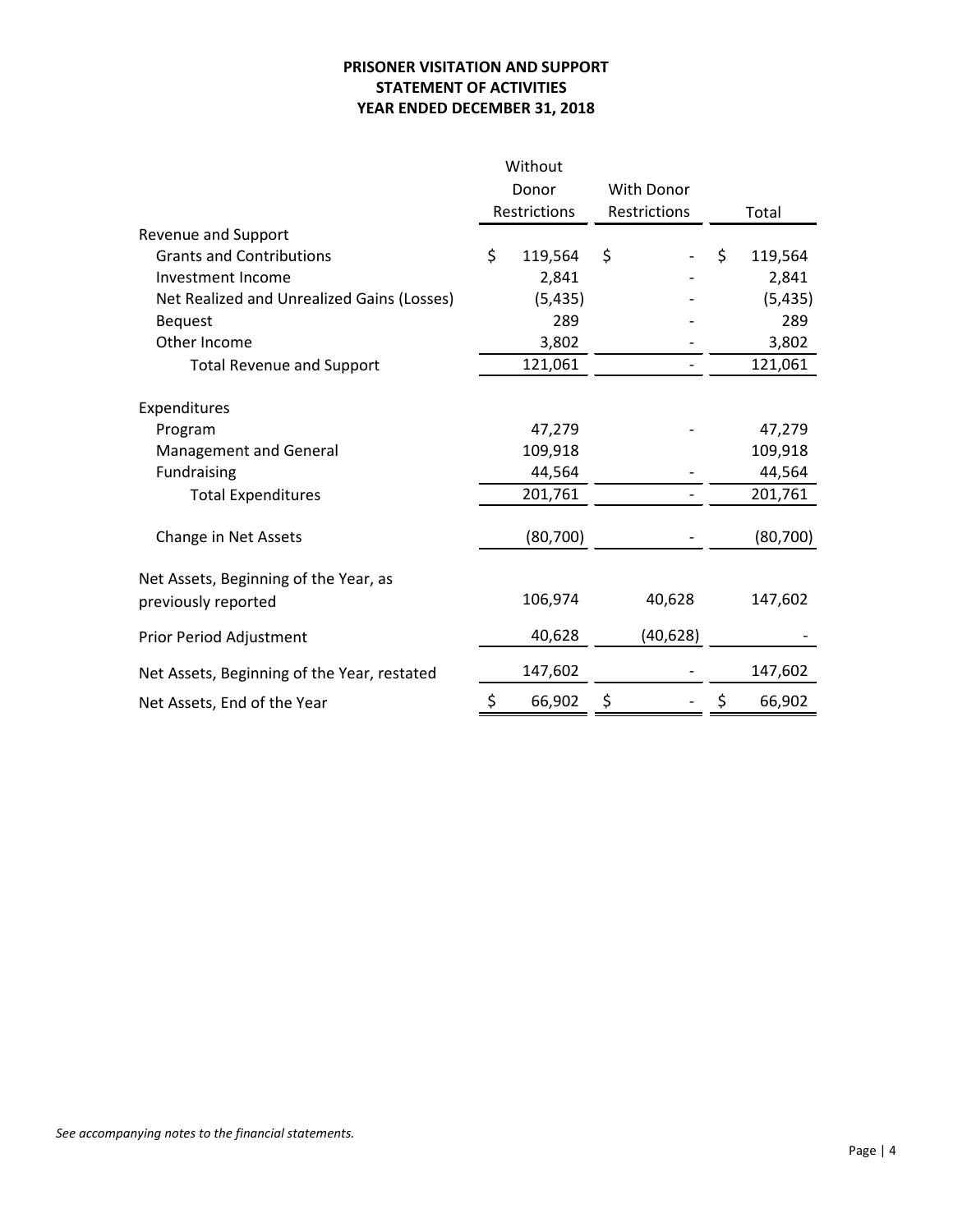## **PRISONER VISITATION AND SUPPORT STATEMENT OF FUNCTIONAL EXPENSES YEAR ENDED DECEMBER 31, 2018**

|                          | Management |         |    |                            |    |        |    |         |
|--------------------------|------------|---------|----|----------------------------|----|--------|----|---------|
| Description              |            | Program |    | and General<br>Fundraising |    |        |    | Total   |
| Salary                   | \$         | 38,413  | \$ | 58,254                     | \$ | 24,000 | \$ | 120,667 |
| Payroll Taxes            |            |         |    | 10,281                     |    |        |    | 10,281  |
| <b>Employee Benefits</b> |            | 5,550   |    | 12,632                     |    |        |    | 18,182  |
| Insurance                |            |         |    | 4,773                      |    |        |    | 4,773   |
| <b>Bank Fees</b>         |            |         |    | 2,582                      |    |        |    | 2,582   |
| Conferences              |            | 305     |    | 1,216                      |    |        |    | 1,521   |
| Information Technology   |            |         |    | 2,567                      |    |        |    | 2,567   |
| Miscellaneous Expenses   |            |         |    | 1,051                      |    |        |    | 1,051   |
| <b>Office Supplies</b>   |            |         |    | 2,256                      |    |        |    | 2,256   |
| Pension                  |            |         |    | 2,000                      |    |        |    | 2,000   |
| Postage                  |            |         |    | 1,835                      |    |        |    | 1,835   |
| Printing                 |            |         |    |                            |    | 20,564 |    | 20,564  |
| <b>Professional Fees</b> |            | 60      |    |                            |    |        |    | 60      |
| Telephone                |            | 350     |    |                            |    |        |    | 350     |
| Rent                     |            |         |    | 10,471                     |    |        |    | 10,471  |
| Travel                   |            | 2,601   |    |                            |    |        |    | 2,601   |
| Total                    |            | 47,279  | S  | 109,918                    | \$ | 44,564 | \$ | 201,761 |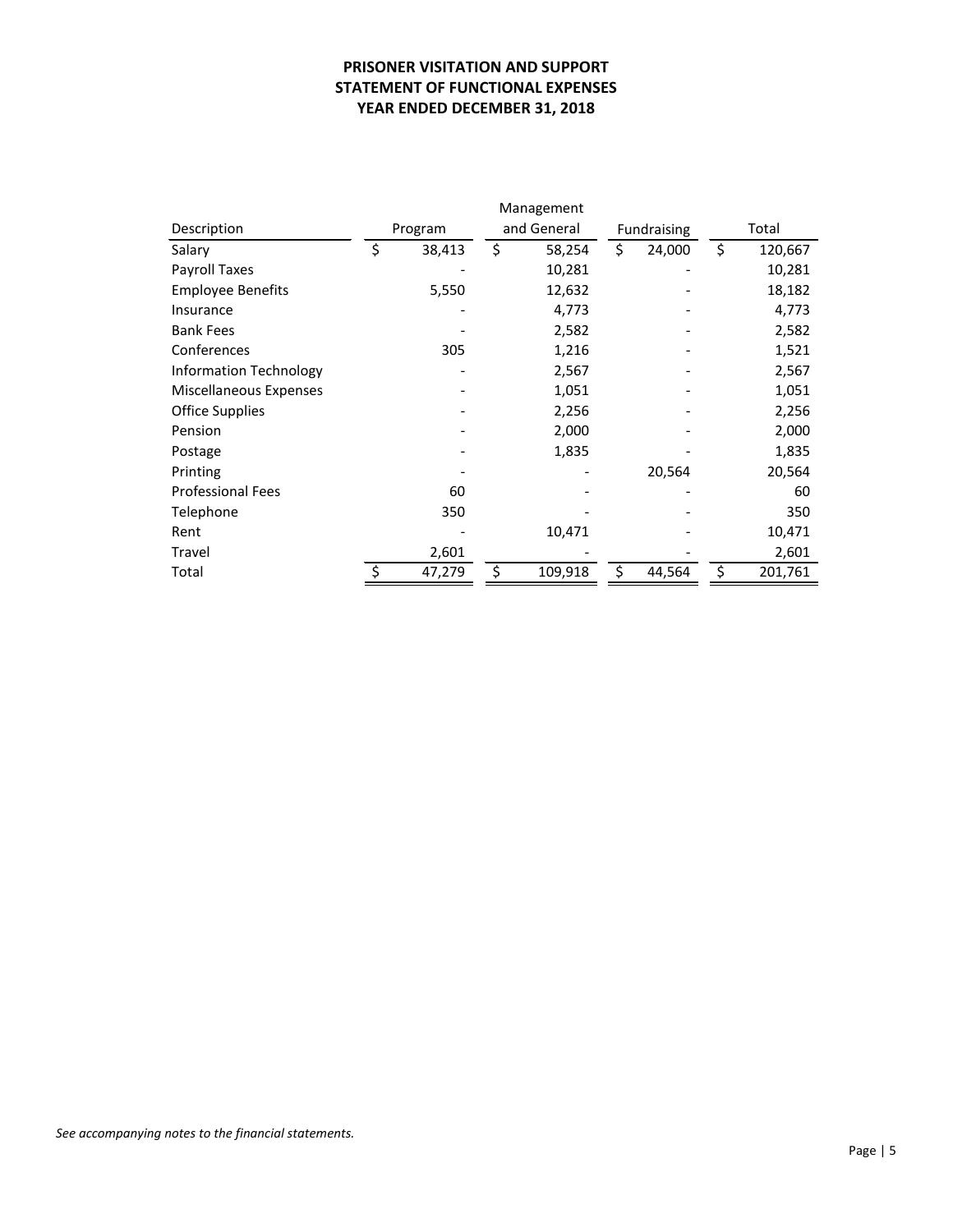## **PRISONER VISITATION AND SUPPORT STATEMENT OF CASH FLOW YEAR ENDED DECEMBER 31, 2018**

| <b>CASH FLOWS FROM OPERATING ACTIVITIES</b>      |                |
|--------------------------------------------------|----------------|
| Change in Net Assets                             | \$<br>(80,700) |
| Adjustments to Change in Net Assets to Net Cash  |                |
| from Operating Activities:                       |                |
| Increase(decrease) in:                           |                |
| Beneficial Interest in Assets held by Others     | (1,956)        |
| Decrease(Increase) in:                           |                |
| <b>Accounts Payable</b>                          | 10,434         |
| Net Cash Provided (used) by Operating Activities | (72,222)       |
|                                                  |                |
| <b>NET DECREASE IN CASH</b>                      | (72, 222)      |
|                                                  |                |
| Cash - Beginning of Year                         | 96,635         |
|                                                  |                |
| <b>CASH - END OF YEAR</b>                        | 24,413         |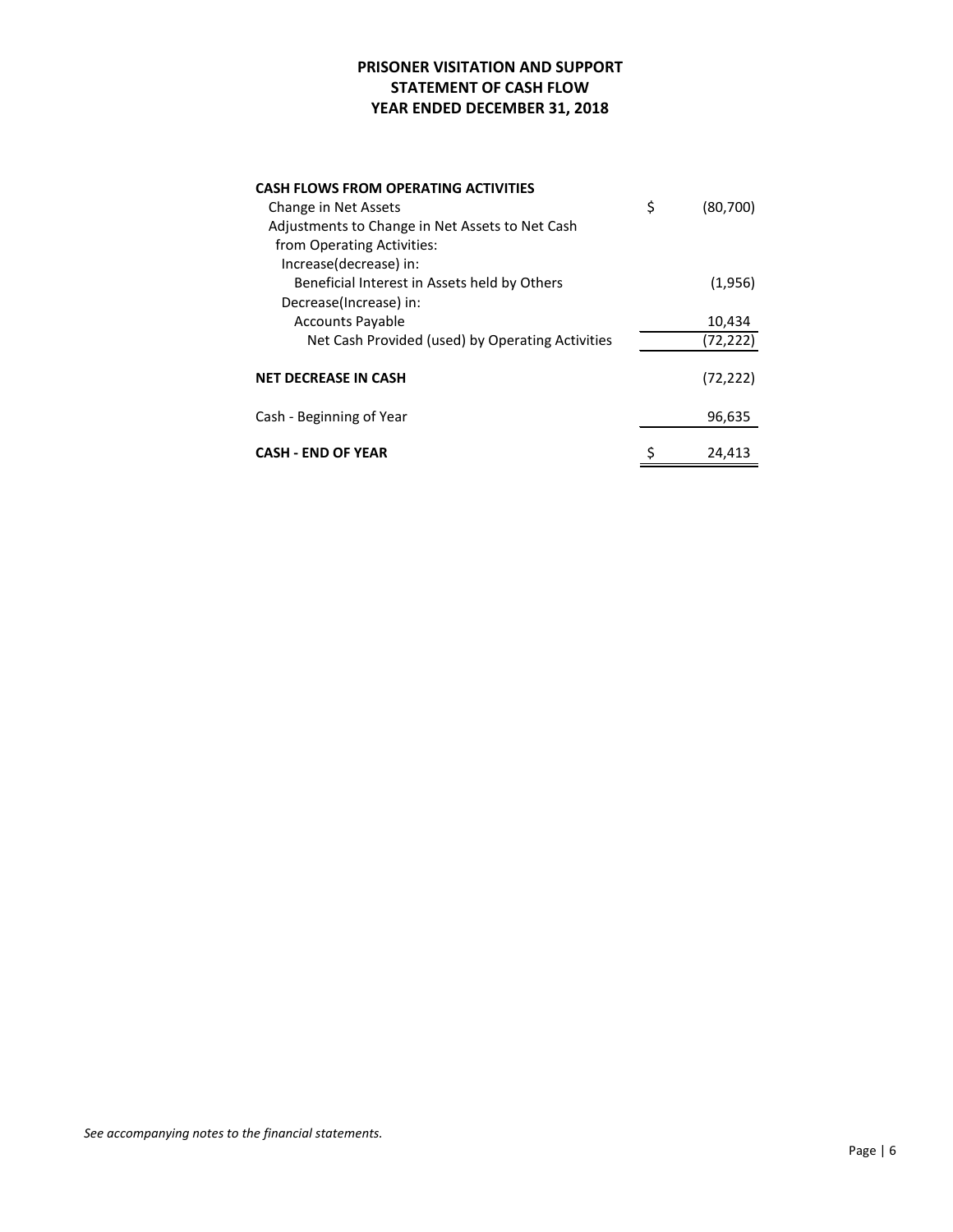### **NOTE 1 SUMMARY OF SIGNIFICANT ACCOUNTING POLICIES**

## **Nature of Operations**

Prisoner Visitation and Support (PVS) is a volunteer visitation program to federal and military prisoners throughout the United States. The organization's primary focus is on those prisoners who do not ordinarily receive visits from family and friends, want or need visits, are in solitary confinement, on death row or are serving long sentences.

PVS has nearly four hundred volunteers visiting at seventy-nine different federal prison locations around the United States. This cadre of volunteers is supported by a very small office staff (2.5 FTE) that appoints, tracks and communicates with volunteers, raises funds to support operations, and maintains relations with Bureau of Prisons and the Department of Defense. The organization has been providing its unique service to prisoners for fifty years.

## **Basis of Accounting**

The financial statements have been prepared on the accrual basis of accounting and accordingly reflect all significant receivables, payables and other liabilities.

## **Implementation of New Accounting Standards**

On August 18, 2016, FASB issued Accounting Standards Update (ASU) 2016-14, Not-for-Profit Entities (Topic 958) – Presentation of Financial Statements of Not-for-Profit Entities. The update addresses the complexity and understandability of net asset classification, deficiencies in information about liquidity and availability of resources, and the lack of consistency in the type of information provided about expenses and investment return. PVS has implemented ASU 2016-14 and has adjusted the presentation in these financial statements accordingly.

#### **Financial Statement Presentation**

Currently, there are two classes of net assets for nonprofit organizations: net assets with donor restrictions and net assets without donor restrictions.

Net assets, revenues, gains, and losses are classified based on the existence or absence of donor or grantor imposed restrictions. Accordingly, net assets and changes therein are classified and reported as follows:

*Net Assets Without Donor Restrictions* – Net assets available for use in general operations and not subject to donor (or certain grantor) restrictions. The governing board may designate, from net assets without donor restrictions, net assets for an operating reserve and board-designated endowment.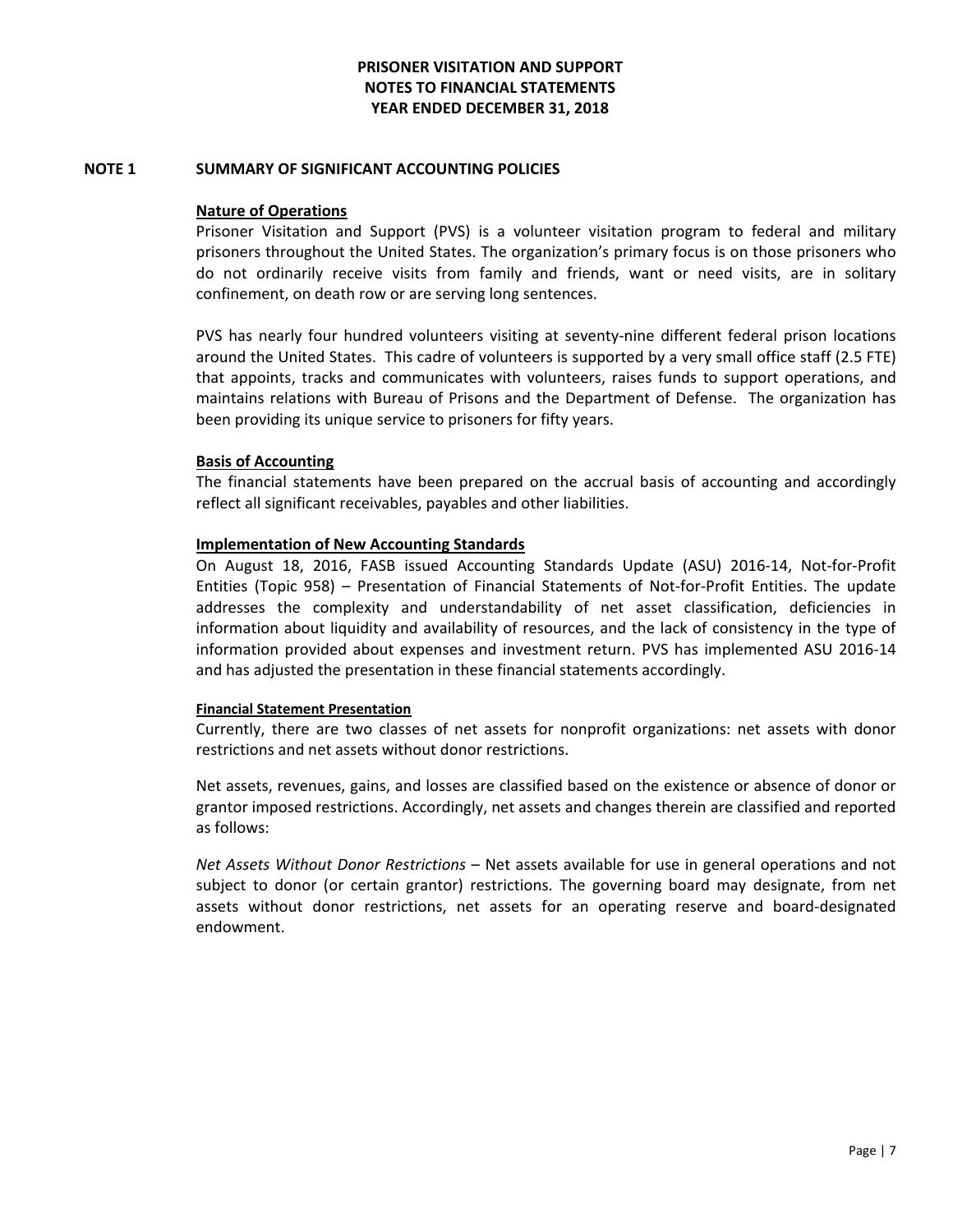## **NOTE 1 SUMMARY OF SIGNIFICANT ACCOUNTING POLICIES (CONTINUED)**

### **Financial Statement Presentation (Continued)**

*Net Assets With Donor Restrictions* – Net assets subject to donor (or certain grantor) imposed restrictions. Some donor-imposed restrictions are temporary in nature, such as those that will be met by the passage of time or other events specified by the donor. Other donor-imposed restrictions are perpetual in nature, where the donor stipulates that resources be maintained in perpetuity. Donor-imposed restrictions are released when a restriction expires, that is, when the stipulated time has elapsed, when the stipulated purpose for which the resource was restricted has been fulfilled, or both.

## **Use of Estimates**

The preparation of financial statements in conformity with U.S. generally accepted accounting principles, requires management to make estimates and assumptions that affect certain reported amounts of assets and liabilities and disclosures of contingent assets and liabilities at the date of the financial statements, and reported amounts of revenues and expenses during the reporting period. Actual results could differ from those estimates.

## **Cash and Cash Equivalents**

PVS considers all highly liquid investments with an original maturity of three months or less to be cash equivalents.

### **Investments**

Investments in equity securities with readily determinable fair values and all investments in debt securities are required to be reported at fair value in the statement of financial position with gains and losses included in the statement of activities. Investment income or loss (including realized gains and losses on investments, interest and dividends) is included as increase in net assets without restrictions unless the income or loss is restricted by donor or law.

#### **Beneficial Interest in Assets Held by Others**

PVS' Beneficial Interest in the assets held by others is reported at fair value. Changes in the fair value of the assets are recognized in the period the change occurs as unrealized gains or losses.

#### **Grants and Contributions**

Grants and Contributions received are recorded as without donor restrictions or with donor restrictions depending on the existence and/or nature of any donor restrictions.

#### **Income Taxes**

PVS is recognized as an organization exempt from federal and state income tax under Section 501(c)(3) of the Internal Revenue Code of 1986. Accordingly, there is no provision for income taxes. PVS's informational returns are subject to review and examination by Federal and State tax authorities. PVS is not aware of any activities that would jeopardize its tax-exempt status. PVS is not aware of any activities that are subject to tax on unrelated business income taxes.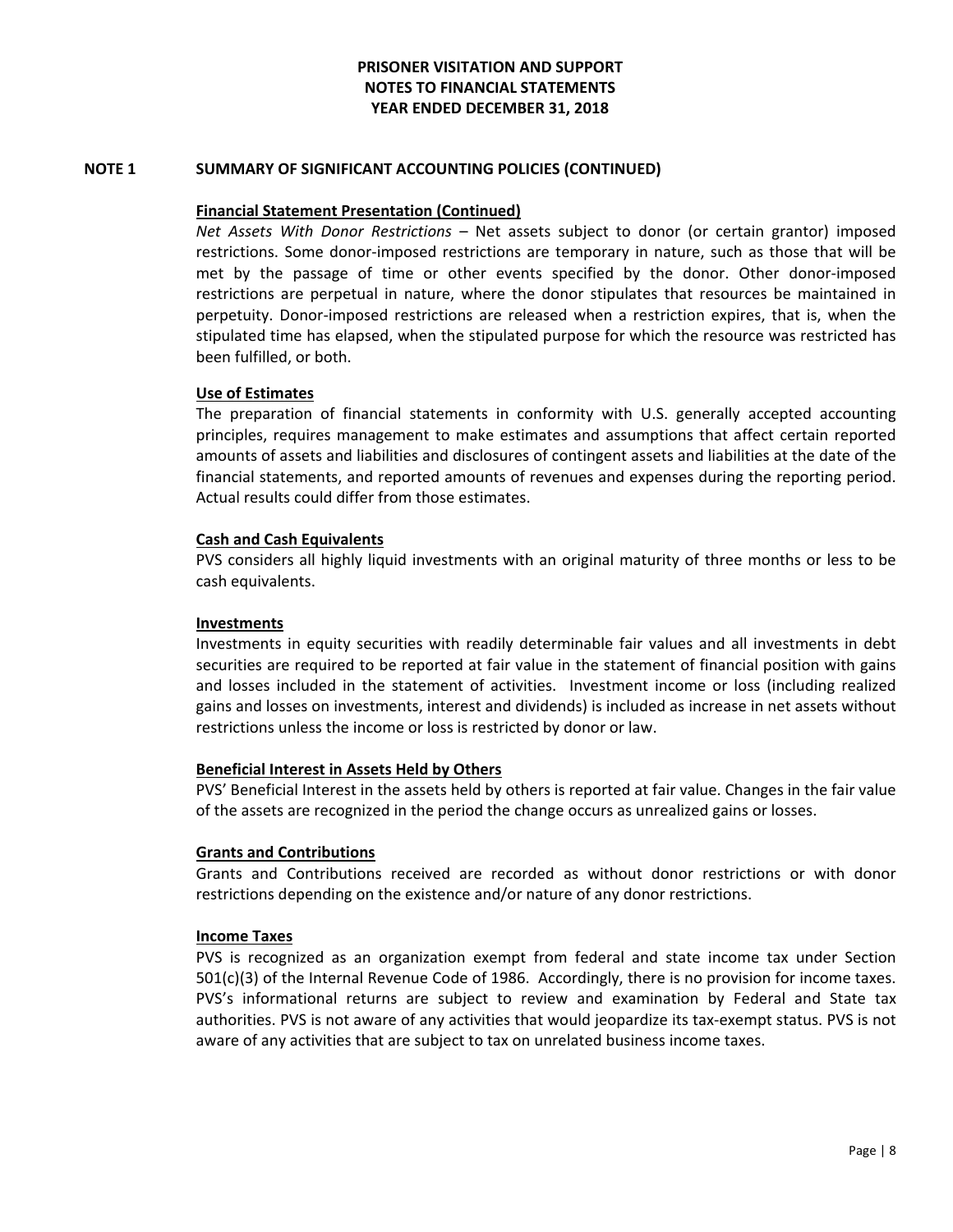#### **NOTE 2 LIQUIDITY AND AVAILABILITY**

Financial assets available for general expenditure, that is, without donor or other restrictions limiting their use, within one year of the balance sheet date, consist of cash and cash equivalents totaling \$24,413 at December 31, 2018.

As part of liquidity management plan, PVS invests cash in excess of daily requirements in savings accounts.

## **NOTE 3 BENEFICIAL INTEREST IN ASSETS HELD BY OTHERS**

In 2003, PVS established an endowment fund with the Friends Fiduciary Corporation (See Note 5). Under the terms of the agreement, any distributions are reinvested. Should PVS cease to exist or disband, the American Friends Service Committee is the residual beneficiary of the remaining funds. At December 31, 2018, the endowment fund has a value of \$53,706, which is reported in the statement of financial position as beneficial interest in assets held by others.

## **NOTE 4 FAIR VALUE MEASUREMENTS**

PVS reports certain assets at fair value in the financial statements. Fair value is defined as the price that would be received to sell an asset or the price that would be paid to dispose of a liability in an orderly transaction between market participants at the measurement date. Inputs used to determine fair value refer broadly to the assumptions that market participants would use in pricing the asset or liability, including assumptions about risk. Inputs may be observable or unobservable. Observable inputs are inputs that reflect the assumptions market participants would use in pricing the asset or liability based on market data obtained from sources independent of the reporting entity. Unobservable inputs are inputs that reflect the reporting entity's own assumptions about the assumptions market participants would use in pricing the asset or liability based on the best information available. A three-tier hierarchy categorizes the inputs as follows:

Level 1 – Quoted prices (unadjusted) in active markets for identical assets or liabilities that we can access at the measurement date.

Level 2 – Inputs other than quoted prices included within Level 1 that are observable for the asset or liability, either directly or indirectly. These include quoted prices for similar assets or liabilities in active markets, quoted prices for identical or similar assets or liabilities in markets that are not active, inputs other than quoted prices that are observable for the asset or liability, and marketcorroborated inputs.

Level 3 – Unobservable inputs for the asset or liability. In these situations, inputs are developed using the best information available in the circumstances.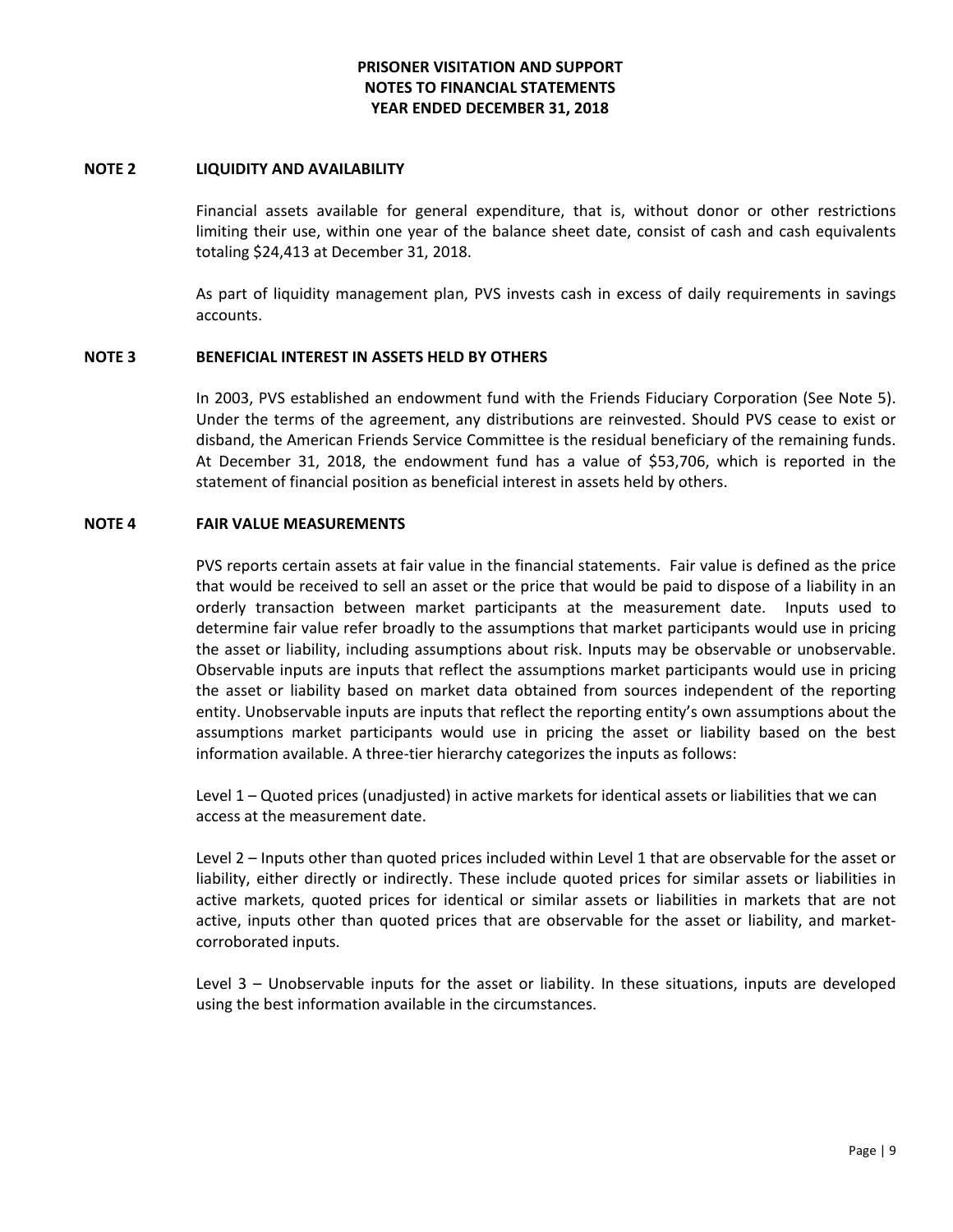### **NOTE 4 FAIR VALUE MEASUREMENTS (CONTINUED)**

Following is a description of the valuation methodologies used for assets measured at fair value.

For value of our beneficial interest in assets held by the Friends Fiduciary Corporation is based on the fair value of fund investments as reported by the community foundation. These are considered to be Level 3 measurements.

At December 31, 2018, assets measured at fair value, are as follows:

|                                              |  |        |         | Quoted Prices in<br><b>Active Markets for</b><br><b>Identical Assets</b> | Significant Other<br>Observable<br>Inputs<br>Level-2 |                          | Significant<br>Unobservable<br>Inputs<br>Level-3 |        |
|----------------------------------------------|--|--------|---------|--------------------------------------------------------------------------|------------------------------------------------------|--------------------------|--------------------------------------------------|--------|
|                                              |  | Total  | Level-1 |                                                                          |                                                      |                          |                                                  |        |
| Investments:                                 |  |        |         |                                                                          |                                                      |                          |                                                  |        |
| Beneficial Interest in Assets Held by Others |  | 53,706 |         | $\overline{\phantom{0}}$                                                 |                                                      |                          |                                                  | 53,706 |
| Total investment portfolio                   |  | 53,706 |         | $\overline{\phantom{a}}$                                                 |                                                      | $\overline{\phantom{a}}$ |                                                  | 53,706 |

The following is a reconciliation of the beginning and ending balance of assets measured at fair value on a recurring basis using significant unobservable inputs (Level 3) for the year ended December 31, 2018:

| Beginning Balance                       | 57.150   |
|-----------------------------------------|----------|
| Interest and dividend income            | 2.069    |
| Net realized and unrealized gain (loss) | (5, 513) |
| <b>Ending Balance</b>                   | 53.706   |

## **NOTE 5 NET ASSETS WITHOUT DONOR RESTRICTIONS - BOARD DESIGNATED**

Board designated net assets are as follows:

| Beneficial Interest in Assets Held With Others |        |
|------------------------------------------------|--------|
| (See Note 3)                                   | 53.706 |

#### **NOTE 6 RETIREMENT PLAN**

PVS has a Tax-Sheltered Account Program for participating key employees. Under this plan PVS contributes approximately ten percent of the employees' salaries to the plan. For the year ended December 31, 2018, \$2,000 is included as pension expense in the statement of activities.